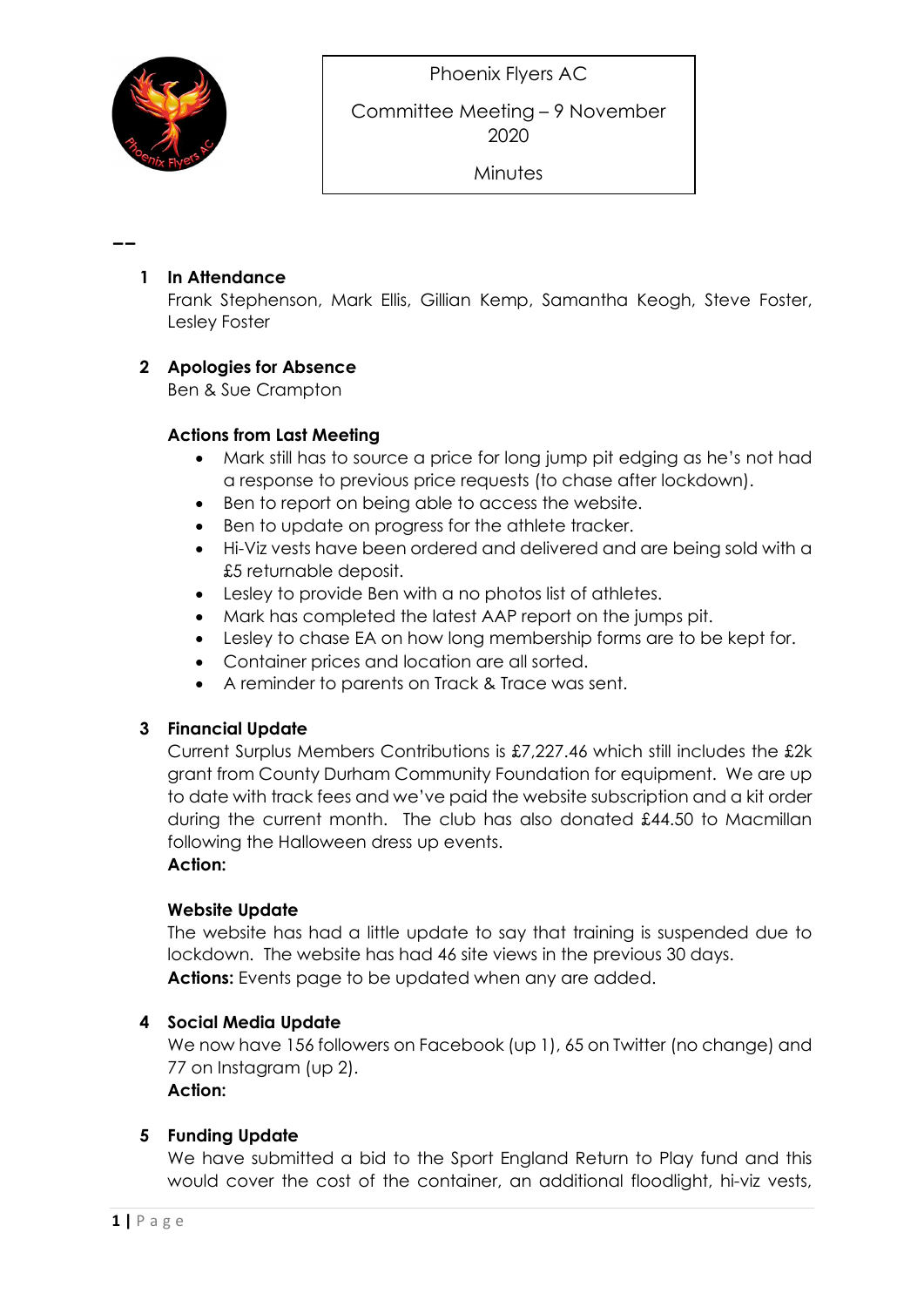

# Committee Meeting – 9 November 2020

**Minutes** 

contactless payment machine and various cleaning items. We should get a decision within 3 weeks (bid submitted on 4<sup>th</sup> November) Actions:

### 6 County Durham Athletics Network

Nothing to report. Actions:

#### 7 Club Admin Items

**Training Groups** – Lesley has reported that we have over 20 athletes in the Yr6/Yr7 age group and it was agreed that we'd offer an U13 Development Group for training sessions post lockdown.

**Lockdown Training** – It was agreed that we would produce an Indoor challenge for each week during lockdown plus two separate Outdoor challenges for Sprint/Throws and Middle Distance. The first weekly challenges have been posted on social and shared via email. The coaches will agree a fresh challenge for each coming week.

**Equipment (Sportshall/Storage)** – Container prices & location are sorted and we're awaiting of the result of the bid from Sport England. If we are unsuccessful, we will look to buy a container from club funds.

Cross Country Competition - Mark has suggested that the club could host a Cross Country competition at the School at some point in the New Year. EA have held test events and license applications are being welcomed. There is an existing course that has been used and we could partner with NE Counties Athletics Association to help with the organising. Mark is to ask the school on their views first and then approach NECCA if we get a positive answer from the school.

Virtual Presentation Night – Mark had suggested that we look to hold a virtual presentation night as we have had athletes competing at a range of events since our last presentation event in September 2019. It was agreed that Mark would find the awards list from last year, Gillian would look at the attendance awards and Steve would look at medals. It was suggested that we could use Teams to host the event so that we could see people's reactions, with YouTube or Facebook lives being the other options.

Actions: Gillian to include the U13 Group in future survey monkey forms.

Coaches to agree the weekly lockdown training challenges.

Mark to ask Tony on the Cross Country competition.

Mark to share the awards from 2019 (completed).

Gillian to look at attendance numbers.

Steve to look at medals and trophy prices.